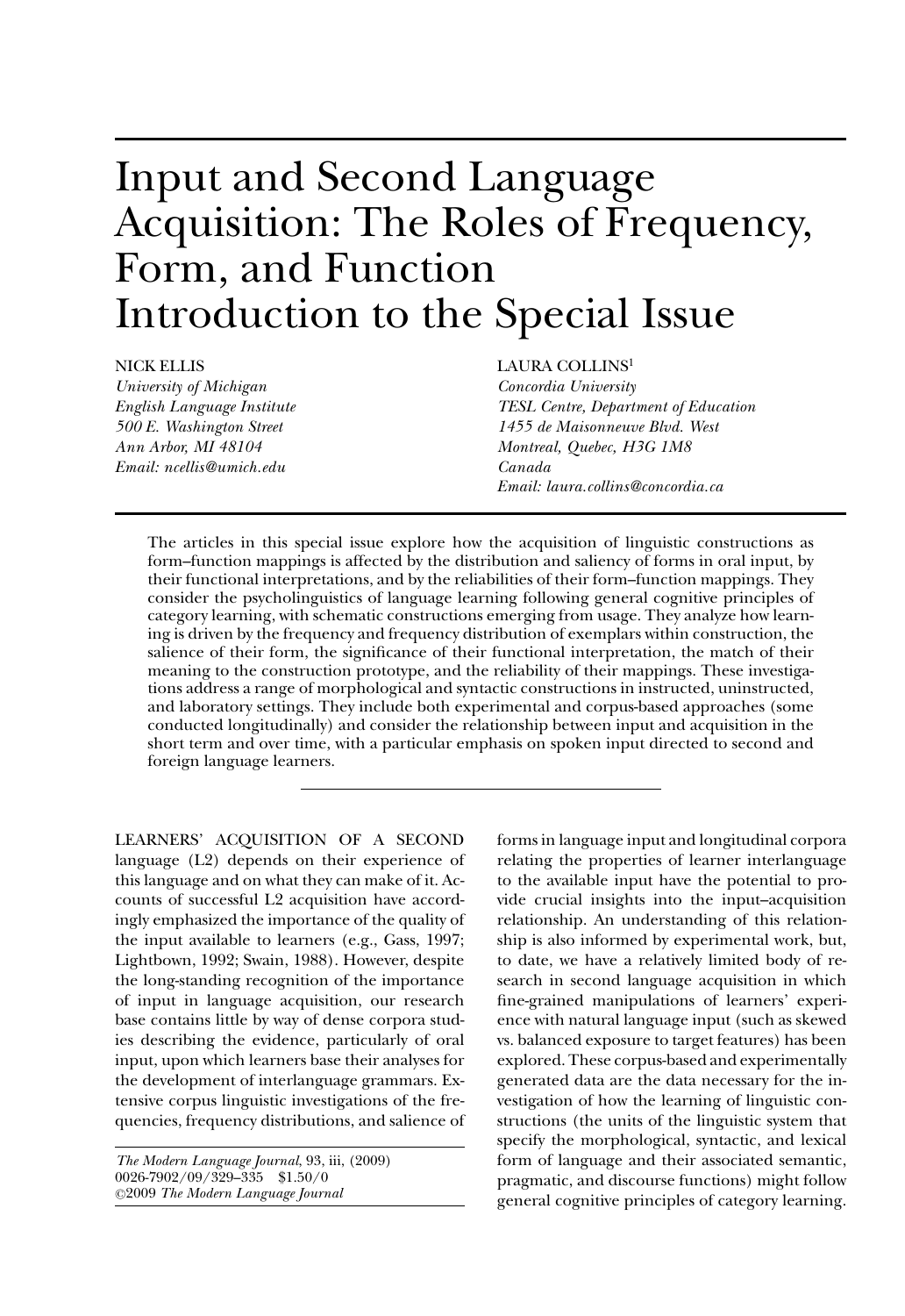Key aspects of category learning include the frequency and frequency distribution of exemplars, the salience of their forms, the significance of their functional interpretations, the match of their meanings to the construction prototype, and the reliabilities of their mappings. These are the factors requiring description, across the evidence of the input and learner cognition, to investigate the acquisition of linguistic constructions as categories.

This special issue explores a range of morphological and syntactic constructions of second and foreign language acquisition in instructed, uninstructed, and laboratory settings, with particular emphasis on experimental and corpus-based investigations of spoken input directed to L2 learners. The focus on aural input provides a much needed complementary focus to the written-based corpora work, which has dominated much of the L2 research. Furthermore, it allows for comparisons with child first language (L1) acquisition and permits analyses of speech phenomena that may render some constructions more or less perceptible than others. The use of longitudinal data, where possible, also allows us to look at the development of language over time (Ortega & Iberri-Shea, 2005).

The investigations reported broadly adopt functional, cognitive linguistic, psycholinguistic, and constructionist perspectives (e.g., Bates & MacWhinney, 1987; Ellis, 1998, 2003, 2006a; Ellis & Cadierno, in press; Goldberg, 1995, 2003, 2006; Lakoff, 1987; Langacker, 1987; Ninio, 2006; Robinson & Ellis, 2008; Tomasello, 2003) to investigate the degree to which the acquisition of linguistic constructions may be explained by the ways in which general perceptual and cognitive principles of category learning shape learners' experiences with the language input to which they are exposed.

Four determinants of learning explored in this issue are (a) input frequency (type–token frequency, Zipfian distribution, recency), (b) form (salience and perception), (c) function (prototypicality of meaning, importance of form for message comprehension, redundancy), and (d) interactions between these (contingency of form– function mapping). We now consider each in turn.

# DETERMINANTS OF CONSTRUCTION LEARNING

### *Input Frequency*

*Construction Frequency*. Psycholinguistic research shows how language processing is intimately tuned to input frequency at all levels of grain: Input frequency affects the processing of phonology and phonotactics, reading, spelling, lexis, morphosyntax, formulaic language, language comprehension, grammaticality, sentence production, and syntax (Ellis, 2002). Sensitivity to input frequency entails that language users must have registered patterns of occurrence in processing. These frequency effects are thus compelling evidence for usage-based models of language acquisition, which emphasize the role of input.

*Type and Token Frequency*. Token frequency counts how often a particular form appears in the input. Type frequency, on the other hand, refers to the number of distinct lexical items that can be substituted in a given slot in a construction, whether it is a word-level construction for inflection or a syntactic construction specifying the relation among words. For example, the "regular" English past tense *–ed* has a very high type frequency because it applies to thousands of different types of verbs, whereas the vowel change found in some irregular past forms (e.g., "swim/swam"; "ring/rang") has much lower type frequency. The productivity of phonological, morphological, and syntactic patterns is a function of type rather than token frequency (Bybee & Hopper, 2001). This is so for the following reasons: (a) The more lexical items that are heard in a certain position in a construction, the less likely it is that the construction is associated with a particular lexical item and the more likely it is that a general category is formed over the items that occur in that position; (b) the more items the category must cover, the more general are its criterial features and the more likely it is to extend to new items; and (c) high type frequency ensures that a construction is used frequently, thus strengthening its representational schema and making it more accessible for further use with new items (Bybee & Thompson, 2000). In contrast, high token frequency promotes the entrenchment or conservation of irregular forms and idioms; the irregular forms only survive because they are high frequency. These findings support language's place at the center of cognitive research into human categorization, which also emphasizes the importance of type frequency in classification.

*Zipfian Distribution*. In the learning of categories from exemplars, acquisition is optimized by the introduction of an initial, low-variance sample centered on prototypical exemplars (Elio & Anderson, 1981, 1984). This low-variance sample allows learners to get a fix on what will account for most of the category members. The bounds of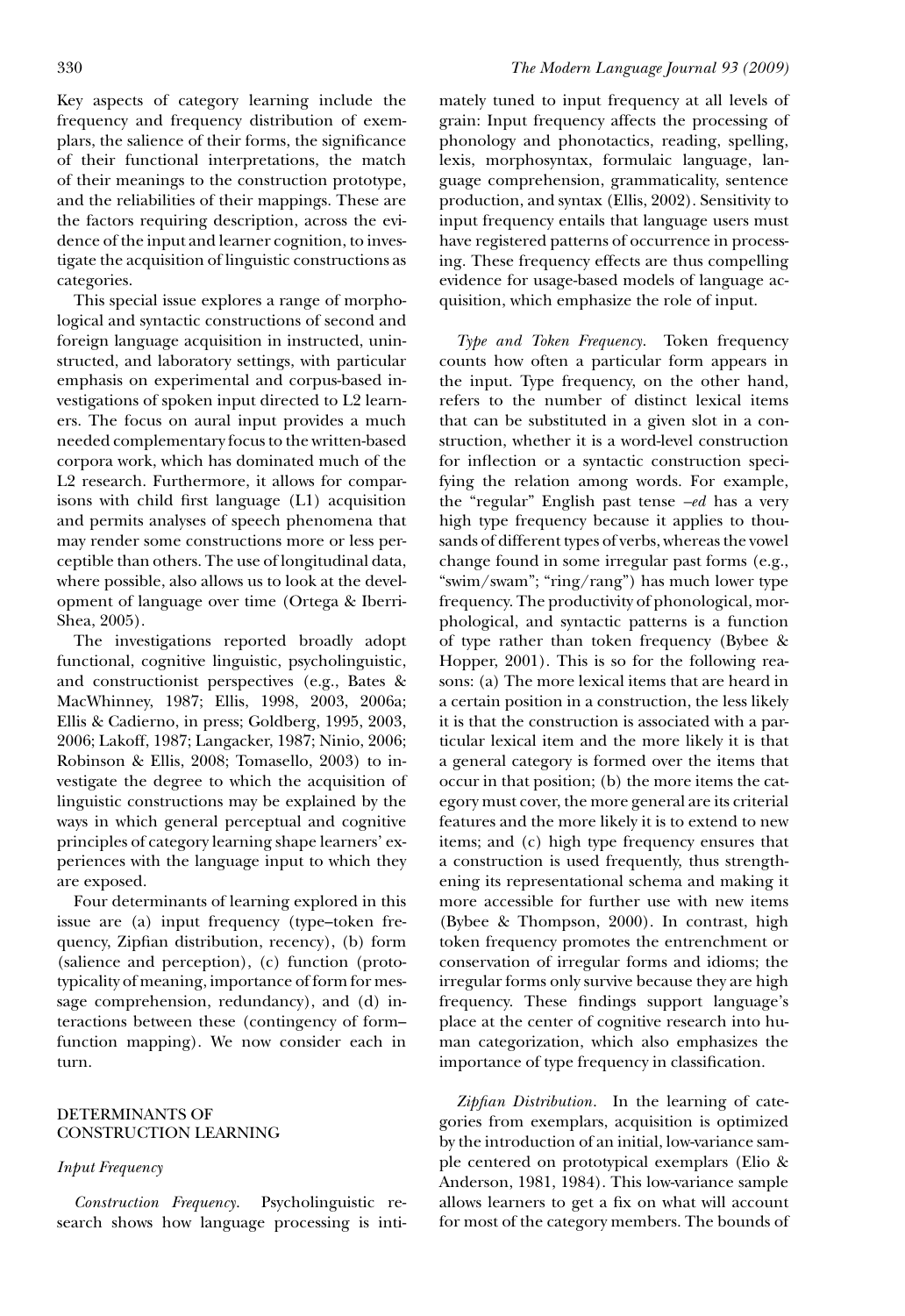# *Nick Ellis and Laura Collins* 331

the category are defined later by experience of the full breadth of exemplar types. Goldberg, Casenhiser, and Sethuraman (2004) demonstrated that in samples of child language acquisition, for a variety of verb–argument constructions (VACs), there is a strong tendency for one single verb to occur with very high frequency in comparison to other verbs used, a profile that closely mirrors that of the mothers' speech to these children. In natural language, Zipf's law (Zipf, 1935) describes how the highest frequency words account for the most linguistic tokens. Goldberg et al. showed that Zipf's law applies within VACs, too, and they argued that this input promotes acquisition: Tokens of one particular verb account for the lion's share of instances of each particular argument frame; this pathbreaking verb also is the one with the prototypical meaning from which the construction is derived (see also Ninio, 1999, 2006).

*Recency*. Cognitive psychological research shows that three key factors determine the activation of memory schemata–frequency, recency, and context (Anderson, 1989; Anderson & Schooler, 2000). Language processing also reflects recency effects. This phenomenon is known as *priming* and may be observed in our phonology, conceptual representations, lexical choice, and syntax (McDonough & Trofimovich, 2008). Syntactic priming refers to the phenomenon of using a particular syntactic structure as a result of recent prior exposure to the same structure. This behavior has been observed when speakers hear, speak, read, or write sentences (Bock, 1986; Pickering, 2006; Pickering & Garrod, 2006).

### *Form (Salience and Perception)*

The perceived strength of stimuli is commonly referred to as *salience*. Low salience cues tend to be less readily learned. Ellis (2006b, 2006c) summarized the associative learning research, demonstrating that selective attention, salience, expectation, and surprise are key elements in the analysis of all learning, animal and human alike. As the Rescorla–Wagner model (Rescorla & Wagner, 1972) encapsulates, the amount of learning induced from an experience of a cue– outcome association depends crucially on the salience of the cue and the importance of the outcome.

Many grammatical meaning–form relationships, particularly those that are notoriously difficult for L2 learners, like grammatical particles and inflections in many languages, are of low salience in the language stream. For example, adverbials such as "yesterday" and "tomorrow" are stronger psychophysical forms in the input than the grammatical morphemes attached to verbs to indicate when a particular action occurred. Both provide cues to temporal relationships, but the lexical items are much more likely to be perceived. This can result in overshadowing and blocking of the temporal morphology, making it difficult for L2 learners to acquire (Ellis, 2006c, 2008a; Goldschneider & DeKeyser, 2001).

#### *Function*

Prototypicality of Meaning. Categories have graded structure, with some members being better exemplars than others. In the prototype theory of concepts (Rosch & Mervis, 1975; Rosch, Mervis, Gray, Johnson, & Boyes-Braem, 1976), the prototype as an idealized central description is the best example of the category, appropriately summarizing the most representative attributes of a category. As the typical instance of a category, it serves as the benchmark against which surrounding, less representative instances are classified. The greater the token frequency of an exemplar, the more it contributes to defining the category, and the greater the likelihood that it will be considered the prototype.

*Redundancy*. The Rescorla–Wagner model (Rescorla & Wagner, 1972) also summarizes how redundant cues tend not to be acquired. Not only are many grammatical meaning–form relationships low in salience, but they can also be redundant in the understanding of the meaning of an utterance. Referring to the previously mentioned example, it is often unnecessary to interpret inflections marking grammatical meanings such as tense because they are usually accompanied by adverbials that indicate the temporal reference.

# *Interactions Between Contingency of Form–Function Mapping*

Psychological research into associative learning has long recognized that although frequency of form is important, so too is contingency of mapping (Shanks, 1995). Consider learning the category of birds. Although eyes and wings are equally frequently experienced features in the exemplars, wings are the distinctive feature in differentiating birds from other animals. Wings are important features when learning the category of birds because they are reliably associated with class membership, whereas eyes are neither. Raw frequency of occurrence is less important than the contingency between cue and interpretation. Distinctiveness or reliability of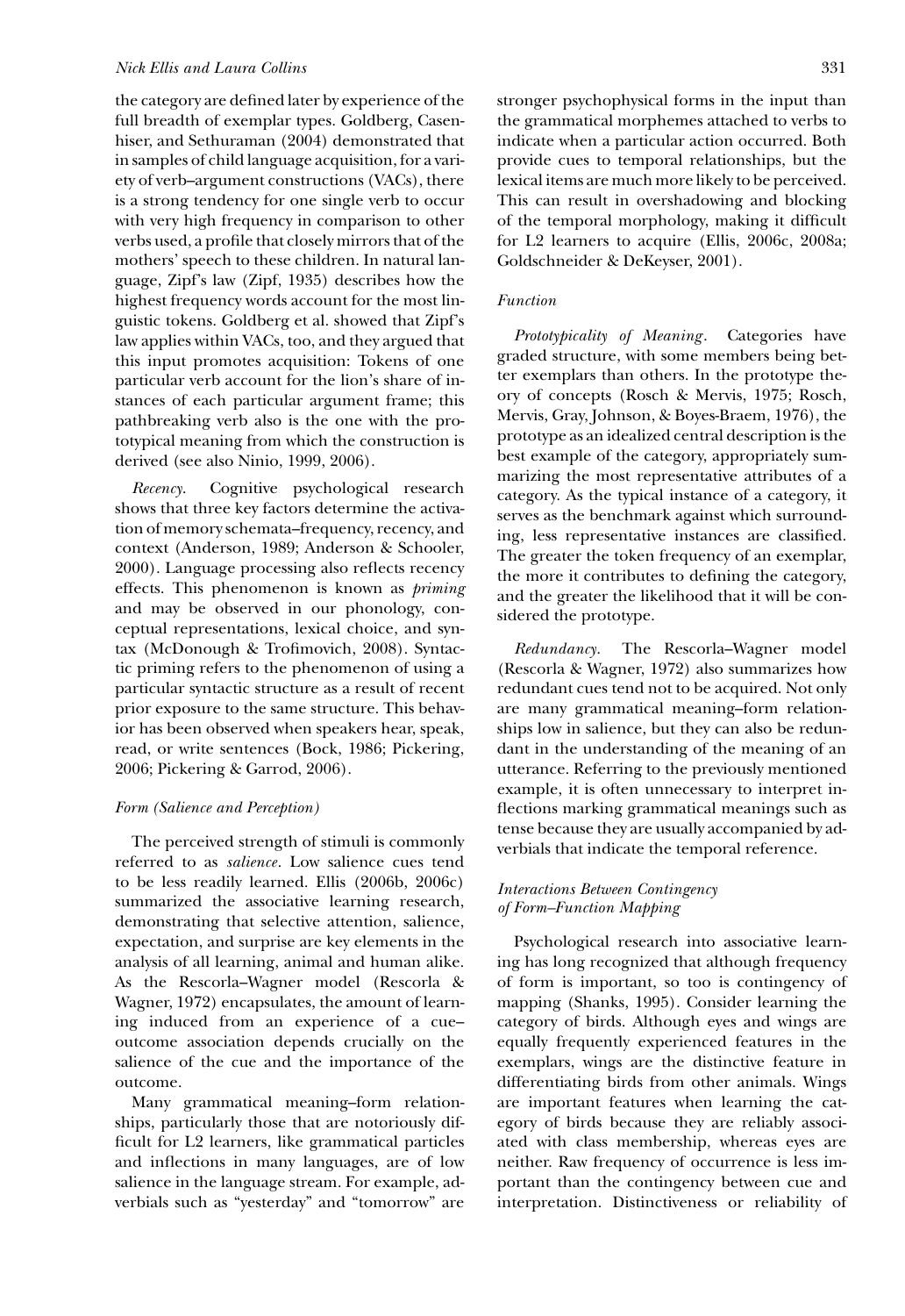form–function mapping is a driving force of all associative learning, to the degree that the field of its study has been known as *contingency learning* . Since Rescorla (1968) showed that, for classical conditioning, if one removed the contingency between the conditioned stimulus (CS) and the unconditioned (US), preserving the temporal pairing between CS and US but adding additional trials where the US appeared on its own, animals consequently did not develop a conditioned response to the CS. This result was a milestone in the development of learning theory because it implied that it was contingency, not temporal pairing, that generated conditioned responding. Contingency and its associated aspects of predictive value, information gain, and statistical association, have been at the core of learning theory ever since. It is central in psycholinguistic theories of second language acquisition, as well (Andersen, 1993; Ellis, 2006b, 2006c, 2008b; Gries & Wulff, 2005; MacWhinney, 1987).

# THE CONTRIBUTIONS IN THIS SPECIAL ISSUE

Collins, Trofimovich, White, Cardoso, and Horst provide an integrated analysis (phonological, morphosyntactic, and lexicosemantic) of the distribution and saliency of three morphosyntactic features (simple past, progressive aspect, and the possessive determiners *his/her* ) in a longitudinal corpus of instructional input directed at young francophone learners of English in Quebec. Their exploration of the interaction between the availability (defined through frequencybased criteria) and the accessibility (defined through semantic and perceptibility criteria) of the three forms identified three factors in their data that distinguished the earlier acquired progressive construction from the later acquired simple past and *his/her* forms. These factors were *type frequency*, which considered frequency in the language at large of the verbs and nouns found in the constructions; the *semantic scope* of noun and verb types associated with the target forms; and the *perceptual salience* provided by the phonetic environment in which the forms were found.

Wulff, Ellis, Römer, Bardovi-Harlig, and LeBlanc also take a corpus approach to quantify and qualify acquisition difficulty. They compare the profiles of tense–aspect forms (present, progressive, past) from the diverse speech situations found in the spoken version of the British National Corpus and the academic discourse found in university settings compiled in the Michigan Corpus of Academic Spoken English with pro-

files of the oral use of these same forms in a longitudinal corpus of postsecondary L2 learners' speech. They look at the frequency distribution of the tense–aspect forms and the recurring verbs with which they are associated, exploring the roles that frequency, distinctiveness, and contingency play in facilitating learning of constructions. They show that the learning of temporal morphology demonstrates properties of category learning: *sensitivity to input frequency*, *reliability of form*–*function mapping* , and *prototypicality*.

Ellis and Ferreria-Junior examine effects of *frequency*, *frequency distribution*, and *prototypicality/generality of meaning* on the L2 acquisition of three verb–argument constructions in the European Science Foundation ESL corpus. This study presents a longitudinal sample of the speech of L2 learners who were learning their L2 mainly naturalistically from untutored contexts and the speech of native-speaker interviewers. Ellis and Ferreria-Junior show that the most frequent, most prototypical, and most generic verbs for each construction were those learned first (*go somewhere* for verb locatives; *put something somewhere* for verb object locatives; *give someone something* for distransitives). They also found that the frequency profiles of these verbs were Zipfian (i.e., the most frequent verbs were very frequent, compared to other verbs in the paradigm). One of the contributions of this study is the demonstration of how frequency interacts with meaning to facilitate the acquisition of constructions as categories.

McDonough and Kim directly examine the relationship between input and production in an experimental study of *wh-*questions. They manipulate the *type and token frequency* of question primes in instructor speech and of prompts to elicit production of question forms in the students' speech. They find a key role for prompt type frequency in the production of accurate *wh*-questions but do not find an effect for type frequency in the priming speech. Their results point to the ways in which type frequency may affect learning of constructions at different stages of development: Low type/high token frequency may enable learners to detect patterns in the input, but high-typefrequency practice may be necessary for learners to achieve productive use of the construction.

In Year and Gordon's study, the direct link between input and production is also examined, this time in an actual foreign language classroom. The issue under investigation is *the role of skewed versus balanced input* on the acquisition of the ditransitive construction in L2 English (e.g., *give someone something* ), a phenomenon that has not received much research attention in the L2 literature. Although the actual learning in the two conditions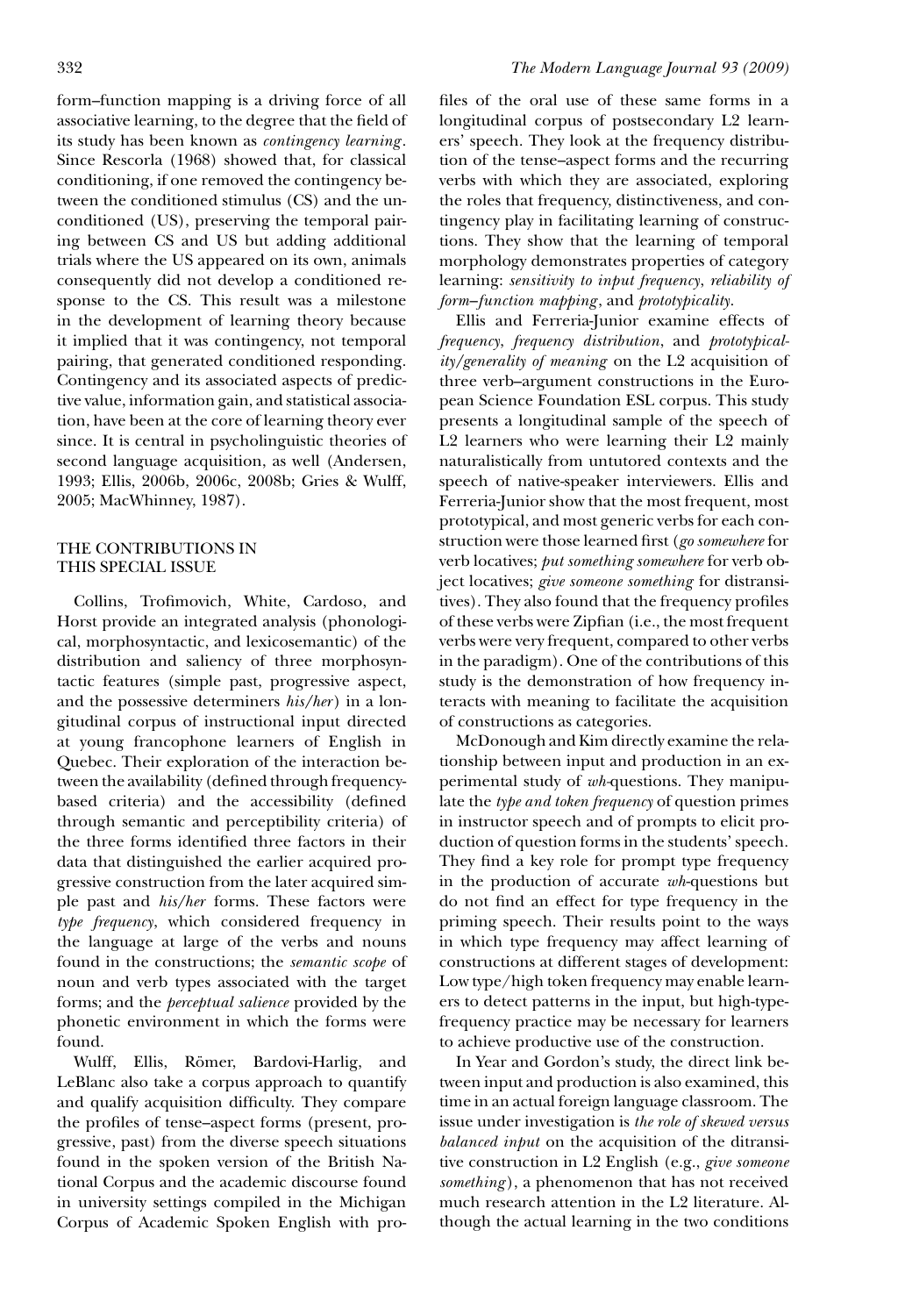is similar, the balanced group shows more productive use of the target construction and greater long-term retention, results that differ from previous research of the same phenomenon in L1 acquisition (Goldberg et al., 2004) in which a high-frequency prototypical verb has been found to facilitate the learning of novel constructions. In interpreting their findings, Year and Gordon consider some of the input and learning factors that distinguish L2 learning from L1 learning (including explicit vs. implicit learning modes) and that distinguish classroom and naturalistic language learning from laboratory learning (including differences in the way in which stimuli are experienced in the two learning contexts).

The issue concludes with a commentary by Boyd and Goldberg on the five studies presented herein. They describe the tenets of the constructionist framework that informed much of the research presented before focusing on the issues of type/token frequency, contingency, and learner cognition. They weigh the merits of different operationalizations of these constructs and of different accounts of their effects in acquisition, pitting the alternatives against each other to identify areas for future research. In addition, they explore further the role that skewed input may play in initial acquisition with reference to additional research of their own, thereby providing readers with alternative interpretations of some of the data presented in the volume.

Together, these articles provide perspectives on the input–acquisition relationship in a range of learning contexts, across a spectrum of learning populations: children in Quebec (Collins et al.), adolescents in Korea (Year and Gordon), migrant workers in Europe (Ellis and Ferriera-Junior), and university students in Thailand (McDonough and Kim) and the United States (Wulff et al.). The analyzed spoken corpora include teachers' speech directed at beginner-level learners in school-based programs, academic discourse directed at postsecondary students, interactive conversations among native-speaker and non-native-speaker adults, and the broadly sampled spoken situations of the British National Corpus. In addition to the impact of input on immediate learning (Boyd and Goldberg; McDonough and Kim; Year and Gordon), there are also studies that explore the role of input factors in language over time in longitudinal corpora of the development of L2 learners' speech (Ellis and Ferriera; Wulff et al.) and in teachers' classroom talk (Collins et al.).

It is our hope that this special issue will encourage researchers to broaden the linguistic base of the research approaches highlighted, focusing

on the input–acquisition relationship across different languages (see, e.g., Bernolet, Hartsuiker, & Pickering, 2007, for L2 Dutch and German; Izquierdo, 2007, for L2 French; Williams & Kuribara, 2008, for L2 Japanese; Zyzik, 2006, for L2 Spanish). Of particular interest is the instructional input (both oral and written) provided in the foreign language contexts in which many modern languages are learned. Unlike in L2 situations, where learners' most significant exposure to the target language usually takes place outside the classroom, rendering it challenging to identify and measure, in foreign language situations the significant (and sometimes near exclusive) exposure may take place in the language classroom, facilitating observations of the interaction between input factors and acquisition profiles. Additional directions for future research include studies of learners' perceptions of constructions (measured both online and offline), comparisons of input profiles of constructions in oral and written texts, and longitudinal analyses of learner production that examine the relationship between the properties of constructions in input and interlanguage development over time.

#### ACKNOWLEDGMENTS

All of the contributions in this collection are revised versions of papers presented at the annual meeting of the American Association for Applied Linguistics (2008) in Washington, DC. Five were part of a colloquium we organized on construction learning; the Year and Gordon study was presented as an individual paper. All papers underwent the standard double-blind review process. In addition, a member of *The Modern Language Journal* Editorial Board provided an assessment of the entire issue. We wish to thank Lourdes Ortega for undertaking such a careful reading of all of the papers and for providing insightful and constructive commentary to the guest editors.

#### **NOTE**

1Although the authorship of this introduction is Ellis and Collins, the authorship order of the Special Issue as a whole is Collins and Ellis.

#### **REFERENCES**

Andersen, R. W. (1993). Four operating principles and input distribution as explanations for underdeveloped and mature morphological systems. In K. Hyltenstam & A. Viborg (Eds.), *Progression and*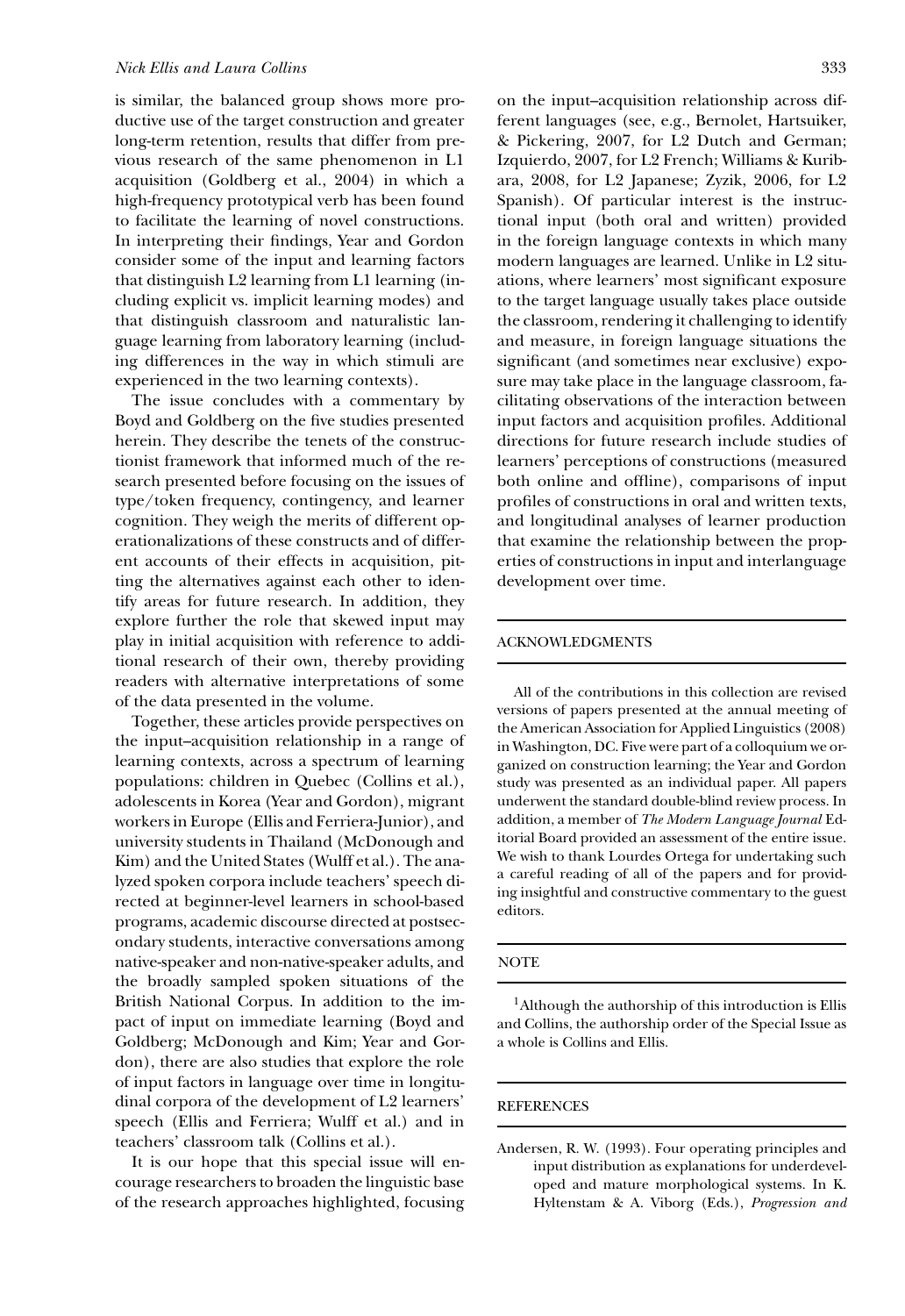*regression in language* (pp. 309–339). New York: Cambridge University Press.

- Anderson, J. R. (1989). A rational analysis of human memory. In H. L. I. Roediger & F. I. M. Craik (Eds.), *Varieties of memory and consciousness: Essays in honour of Endel Tulving* (pp. 195–210). Hillsdale, NJ: Erlbaum.
- Anderson, J. R., & Schooler, L. J. (2000). The adaptive nature of memory. In E. Tulving & F. I. M. Craik (Eds.), *The Oxford handbook of memory* (pp. 557– 570). London: Oxford University Press.
- Bates, E., & MacWhinney, B. (1987). Competition, variation, and language learning. In B. MacWhinney (Ed.), *Mechanisms of language acquisition* (pp. 157– 193). Hillsdale, NJ: Erlbaum.
- Bernolet, S., Hartsuiker, R., & Pickering, M. (2007). Shared syntactic representations in bilinguals: Evidence for the role of word-order repetition. *Journal of Experimental Psychology: Learning, Memory, and Cognition*, *33*, 931–949.
- Bock, J. K. (1986). Syntactic persistence in language production. *Cognitive Psychology*, *18*, 355–387.
- Boyd, J., & Goldberg, A. E. (2009). Input effects within a constructionist framework. *Modern Language Journal*, *93*, 418–429.
- Bybee, J., & Hopper, P. (Eds.). (2001). *Frequency and the emergence of linguistic structure*. Amsterdam: Benjamins.
- Bybee, J., & Thompson, S. (2000). Three frequency effects in syntax. *Berkeley Linguistic Society*, *23*, 65– 85.
- Collins, C., Trofimovich, P., White, J., Cardoso, W., & Horst, M. (2009). Some input on the easy/difficult grammar question: An empirical study. *Modern Language Journal*, *93*, 336–353.
- Elio, R., & Anderson, J. R. (1981). The effects of category generalizations and instance similarity on schema abstraction. *Journal of Experimental Psychology: Human Learning & Memory*, *7*(6), 397–417.
- Elio, R., & Anderson, J. R. (1984). The effects of information order and learning mode on schema abstraction. *Memory & Cognition*, *12*, 20–30.
- Ellis, N. C. (1998). Emergentism, connectionism and language learning. *Language Learning*, 48, 631-664.
- Ellis, N. C. (2002). Frequency effects in language processing: A review with implications for theories of implicit and explicit language acquisition. *Studies in Second Language Acquisition*, *24*, 143– 188.
- Ellis, N. C. (2003). Constructions, chunking, and connectionism: The emergence of second language structure. In C. Doughty & M. H. Long (Eds.), *Handbook of second language acquisition* (pp. 33– 68). Oxford: Blackwell.
- Ellis, N. C. (2006a). Cognitive perspectives on SLA: The associative cognitive CREED. *AILA Review*, *19*, 100–121.
- Ellis, N. C. (2006b). Language acquisition as rational contingency learning. *Applied Linguistics*, *27*, 1– 24.
- Ellis, N. C. (2006c). Selective attention and transfer phenomena in SLA: Contingency, cue competition, salience, interference, overshadowing, blocking, and perceptual learning. *Applied Linguistics*, *27*, 164–194.
- Ellis, N. C. (2008a). The dynamics of language use, language change, and first and second language acquisition. *Modern Language Journal*, *41*, 232– 249.
- Ellis, N. C. (2008b). Usage-based and form-focused language acquisition: The associative learning of constructions, learned-attention, and the limited L2 endstate. In P. Robinson & N. C. Ellis (Eds.), *Handbook of cognitive linguistics and second language acquisition* (pp. 372–405). London: Routledge.
- Ellis, N. C., & Cadierno, T. (in press). Constructing a second language. Special section. *Annual Review of Cognitive Linguistics*, *7*.
- Ellis, N. C., & Ferreira-Junior, F. (2009). Construction learning as a function of frequency, frequency distribution, and function. *Modern Language Journal*, *93*, 370–385.
- Gass, S. M. (1997). *Input, interaction, and the second language learner*. Mahwah, NJ: Erlbaum.
- Goldberg, A. E. (1995). *Constructions: A construction grammar approach to argument structure*. Chicago: University of Chicago Press.
- Goldberg, A. E. (2003). Constructions: A new theoretical approach to language. *Trends in Cognitive Science*, *7*, 219–224.
- Goldberg, A. E. (2006). *Constructions at work: The nature of generalization in language*. Oxford: Oxford University Press.
- Goldberg, A. E., Casenhiser, D. M., & Sethuraman, N. (2004). Learning argument structure generalizations. *Cognitive Linguistics*, *15*, 289–316.
- Goldschneider, J. M., & DeKeyser, R. (2001). Explaining the "natural order of L2 morpheme acquisition" in English: A meta-analysis of multiple determinants. *Language Learning* , *51*, 1–50.
- Gries, S. T., & Wulff, S. (2005). Do foreign language learners also have constructions? Evidence from priming, sorting, and corpora. *Annual Review of Cognitive Linguistics*, *3*, 182–200.
- Izquierdo, J. (2007). *Multimedia environments in the foreign language classroom: Effects on the acquisition of the French perfective and imperfective distinction*. Unpublished doctoral dissertation, McGill University, Montreal, Canada.
- Lakoff, G. (1987). *Women, fire, and dangerous things: What categories reveal about the mind*. Chicago: University of Chicago Press.
- Langacker, R. W. (1987). *Foundations of cognitive grammar: Vol. 1. Theoretical prerequisites*. Stanford, CA: Stanford University Press.
- Lightbown, P. M. (1992). Getting quality input in the second/foreign language classroom. In C. Kramsch & S. McConnell-Ginet, (Eds.), *Text and context: Cross-disciplinary and cross-cultural perspectives on language study* (pp. 187–197). Lexington, MA: D.C. Heath.